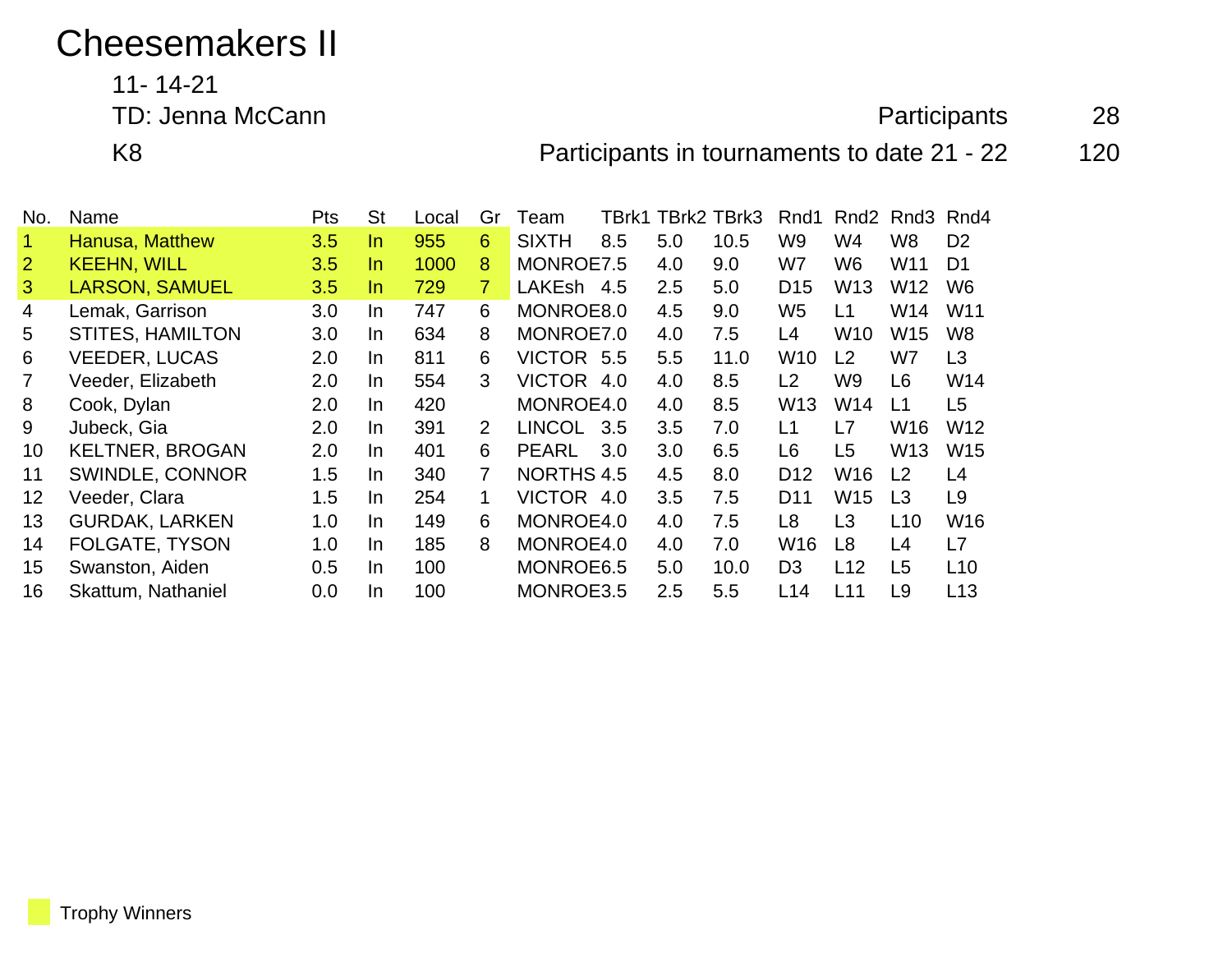## K12 Individual Standings

| No.            | Name                           | <b>Pts</b> | <b>St</b> | _ocal | Gr | ⊺eam          | TBrk1 |     | TBrk2 TBrk3 | Rnd1            |                 | Rnd <sub>2</sub> Rnd <sub>3</sub> Rnd <sub>4</sub> |                 |
|----------------|--------------------------------|------------|-----------|-------|----|---------------|-------|-----|-------------|-----------------|-----------------|----------------------------------------------------|-----------------|
| $\vert$ 1      | <b>SOMAROUTHU, SREE PRANAV</b> | 4.0        | In.       | 1382  | 10 | <b>SUNPhs</b> | 8.0   | 5.0 | 9.0         | W <sub>6</sub>  | W <sub>3</sub>  | W9                                                 | W <sub>2</sub>  |
| $\overline{2}$ | <b>KUMAR, SIVAKUMAR</b>        | 3.0        | In.       | 1169  | 10 | SUNPhs 9.0    |       | 5.0 | 10.0        | W9              | W4              | W <sub>5</sub>                                     | L1              |
| $\mathbf{3}$   | Yarlagapda, Nikhil             | 3.0        | In.       | 1145  |    | SUNPhs 8.0    |       | 4.0 | 10.0        | W <sub>8</sub>  | L <sub>1</sub>  | W6                                                 | W7              |
| $\overline{4}$ | TJUGUM, SAMMY                  | 3.0        | In.       | 941   | 12 | SUNPhs 6.0    |       | 3.0 | 7.0         | <b>W10</b>      | L <sub>2</sub>  | W11                                                | W <sub>5</sub>  |
| 5              | TRAN, EMMA                     | 2.0        | In.       | 706   | 10 | MONROE5.0     |       | 5.0 | 8.0         | W <sub>12</sub> | W7              | L2                                                 | L4              |
| 6              | Bochar, Jack                   | 2.0        | In.       | 939   |    | MONROE4.0     |       | 4.0 | 9.0         | L1              | W <sub>11</sub> | L <sub>3</sub>                                     | W <sub>9</sub>  |
| $\overline{7}$ | Nawrot, Alex                   | 2.0        | In.       | 701   |    | SUNPhs 3.0    |       | 3.0 | 7.0         | W <sub>11</sub> | L <sub>5</sub>  | W <sub>10</sub>                                    | L <sub>3</sub>  |
| 8              | ROCHESTER, PATRICK             | 2.0        | In.       | 620   | 10 | <b>BELOIT</b> | 2.0   | 2.0 | 5.0         | L <sub>3</sub>  | L9              | W <sub>12</sub>                                    | <b>W10</b>      |
| 9              | <b>MATHIASON, RYAN</b>         | 1.0        | In.       | 794   | 8  | MONROE7.0     |       | 5.0 | 11.0        | L2              | W8              | L <sub>1</sub>                                     | L6              |
| 10             | <b>SUTHERS, THOMAS</b>         | 1.0        | In.       | 383   | 10 | MONROE4.0     |       | 4.0 | 7.0         | L4              | W <sub>12</sub> | $\overline{17}$                                    | L <sub>8</sub>  |
| 11             | SONG, JEOVONEEY                | 1.0        | In.       | 449   | 11 | SUNPhs 4.0    |       | 4.0 | 7.0         | L7              | L <sub>6</sub>  | L4                                                 | W <sub>12</sub> |
| 12             | ROMANIAK, THOMAS               | 0.0        | In.       | 100   | 10 | <b>SUNPhs</b> | 4.0   | 3.0 | 6.0         | L <sub>5</sub>  | L10             | L <sub>8</sub>                                     | L11             |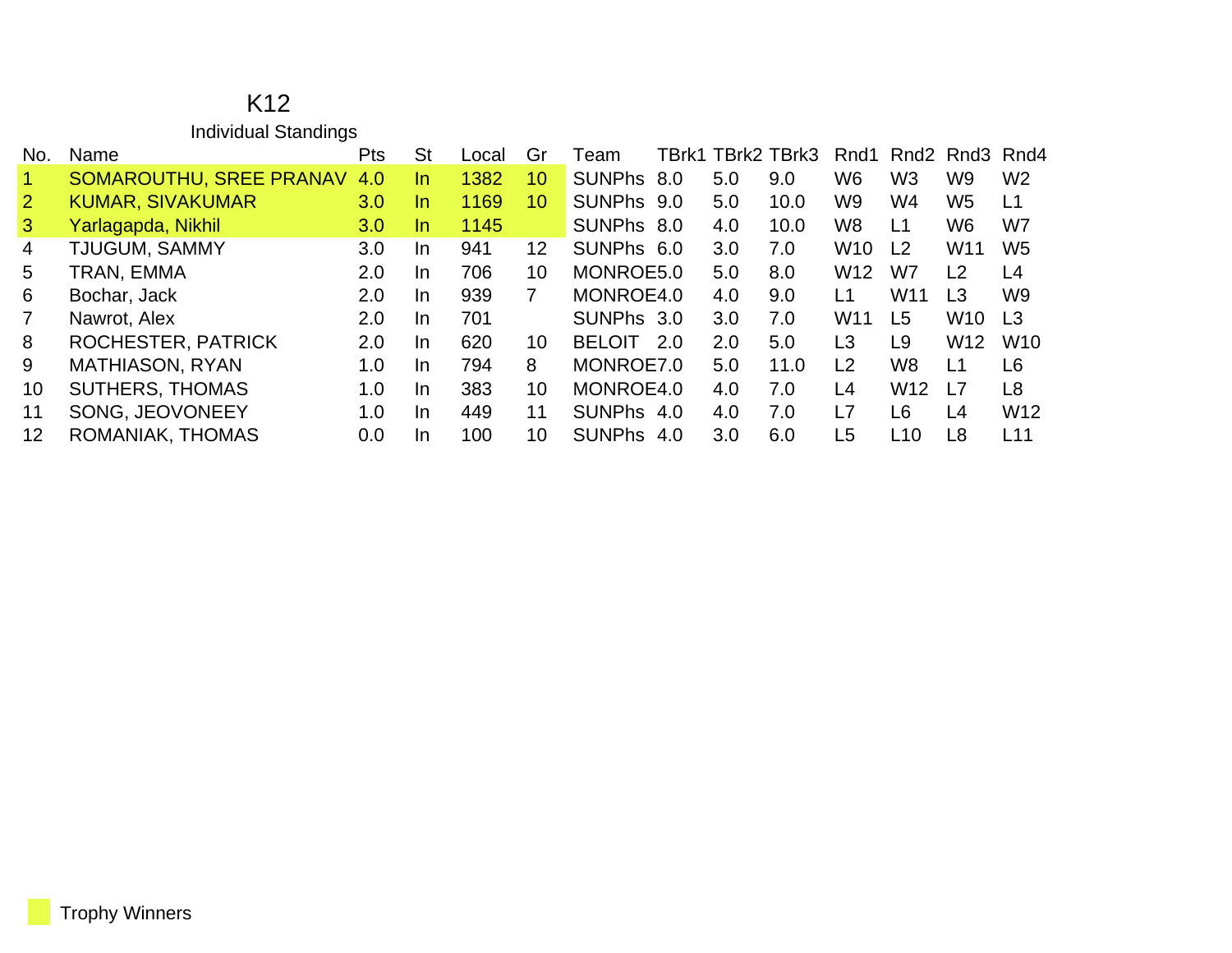|                | K <sub>8</sub><br><b>Team Standings</b>                                                                    |       |      |      |      |      |
|----------------|------------------------------------------------------------------------------------------------------------|-------|------|------|------|------|
| Plc            | Name (Players: Top 4 used)                                                                                 | Score | Med  | Solk | SBx2 | Cum  |
| $\blacksquare$ | <b>MONROE PUBLIC SCHOOLS (8)</b>                                                                           | 11.5  | 16.5 | 34.0 | 38.5 | 29.5 |
|                | KEEHN, WILL (3.5,1000)<br>LEMAK, Garrison (3.0,747)<br>STITES, HAMILTON (3.0,634)<br>COOK, Dylan (2.0,420) |       |      |      |      |      |
| $\overline{2}$ | VICTOR (3)<br>VEEDER, LUCAS (2.0,811)<br>VEEDER, Elizabeth (2.0,554)<br><b>VEEDER, Clara (1.5,254)</b>     | 5.5   | 13.0 | 27.0 | 16.5 | 15.0 |